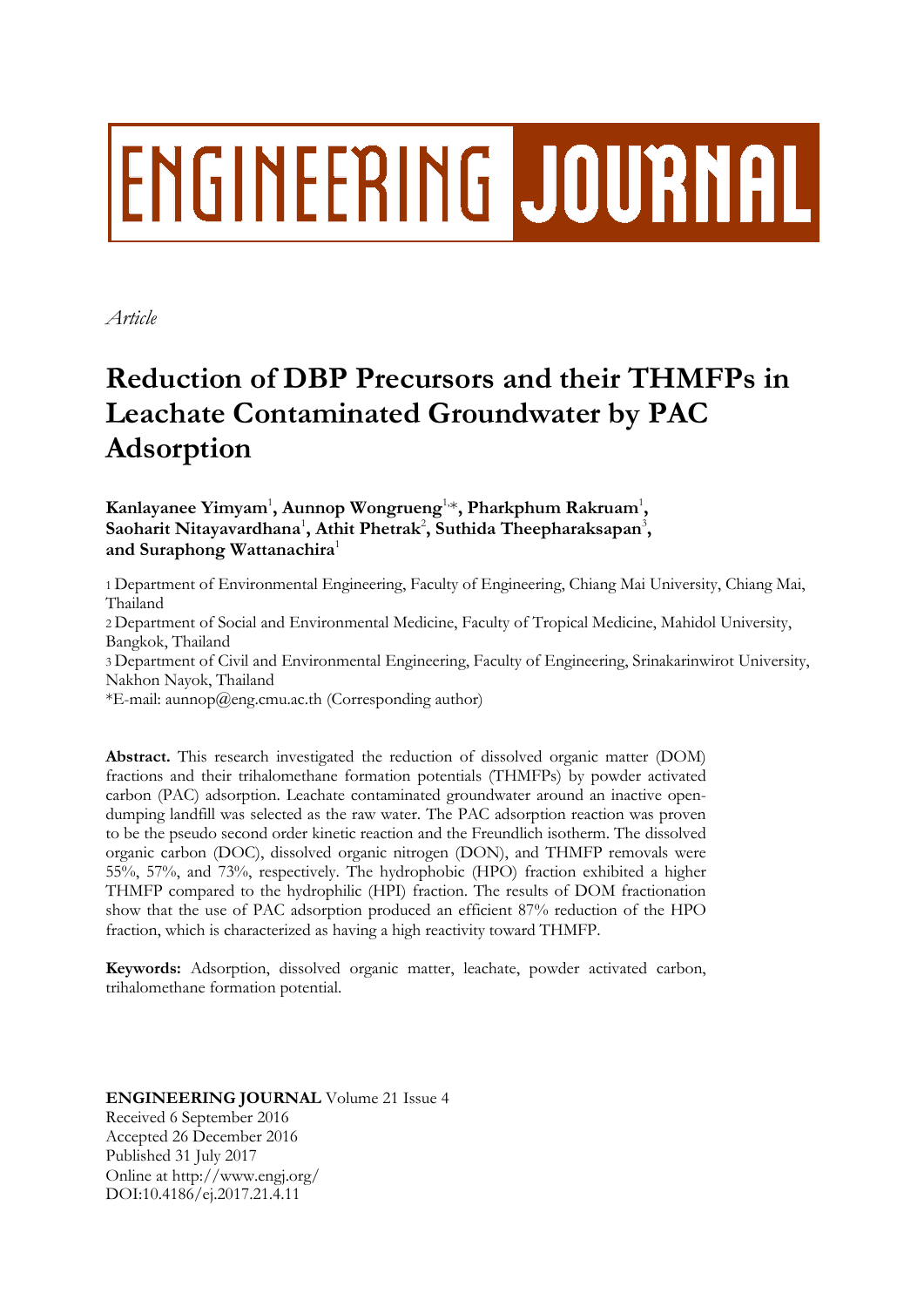# **1. Introduction**

Groundwater is a major natural water source that is used for human consumption. Households in Thailand used up to 18.6 percent of groundwater for various household purposes and 6.7 percent of it for drinking [1]. In the past, groundwater contamination was not as severe. Groundwater was easily treated using conventional processes such as coagulation, flocculation, sedimentation, and boiling. At present, groundwater has been contaminated by human activities, agriculture, and the livestock industry as well as leachate from open-dumping landfills. As a result, the conventional processes are unable to treat contaminants in groundwater successfully.

From 1958 to 1989, Chiang Mai Province in Thailand utilized an open-dumping landfill in Tambon Mae Hia, located in Muang District, to solve the problem of waste management in the Chiang Mai Municipality. Surrounding communities of the landfill site suffered from its odor and leachate [2]. It led to resistance from the surrounding communities. Finally, the open-dumping site was closed. However, the surrounding communities continue to be affected by the leachate contaminated groundwater. Common compounds present in the leachate include natural organic matters (NOMs), phenol, ammonia, phosphate, sulfide salts, inorganic salts, toxins, and heavy metals [3]. When the groundwater was contaminated by the leachate, the groundwater quality degraded and could not be used for consumption. Furthermore, conventional treatment processes were unable to produce adequate clean and safe water. Advance treatment processes such as adsorption and membrane filtration have, therefore, been introduced to supplement the current disinfection process.

NOMs are complex compounds present in water. Parameters representing NOMs in water include the total organic carbon (TOC), total organic nitrogen (TON), absorption of ultraviolet light at a wavelength of 254 nm (UV-254), and fluorescence excitation emission matrix (FEEM). Huo et al. [4] conducted a study of dissolved organic matters (DOMs), a dissolved form of NOMs, in leachate from landfills at different ages. The study shows that the leachate from young landfills contains high protein compounds, while the leachate from moderate and old landfills contains mainly humic acid and fuvic acid compounds. Additionally, it was found that aromatic and aliphatic compounds in leachate increased with the age of the landfill.

The disinfection process is used in water treatment to prevent the spread of diseases in water. Common disinfectants include chlorine, chloramines, and chlorine dioxide. Disinfectants can inhibit harmful microorganisms effectively; however, these disinfectants could react with NOMs in water and form disinfection by-products (DBPs). DBPs, in the form of trihalomethanes (THMs), were first detected in 1974 when chlorine reacted with NOMs in water during a disinfection process [5]. More than 600 species of DBPs have been found and reported. Some of them detected in drinking water have been identified as carcinogenic compounds [6]. Major DBPs, aside from THMs, include haloacetic acids (HAA) and haloacetonitrile (HANs) compounds. Zhang et al. [7] studied the relationship between DOMs and DBPs. Their study found that the characteristics of DOMs affected the chances of the formation of DBPs. Organic acids served as precursors to the formation of trihalomethanes (THMs). Jiarsirikul [8] tested the relationship between the trihalomethane formation potential (THMFP) and TOC in water from shallow wells nearby an open dumping landfill. It was found that the THMFP had a good correlation with the TOC concentration as well as chlorine demand and UV-254. Xue et al. [9] showed the effect of changes in the dissolved organic carbon (DOC) and dissolved organic nitrogen (DON) concentrations on THM and HAN formations. Their results show a positive correlation between DOC and THMs, but no correlation between DON and HANs.

The control and reduction of DBP formation can be carried out by, for example, removing DBP precursors, changing the disinfectant, and/or removing DBPs directly after the disinfection process. DOC and DON are common DBP precursors, and a method could be solely selected or a combination of methods could be used together [10]. The reduction of DBP precursors prior to the disinfection process has been an effective method in reducing the DBP formation potential. Adsorption, ion exchange, and the membrane filtration have also been recommended [11]. The adsorption process using activated carbon as an adsorbent is highly recognized for its ability to remove DOMs [12]. Many advantages of its use have been reported such as its high DOM removal efficiency, ability to remove a wide range contaminant concentrations, and easy application. Furthermore, the adsorption process can be applied in various ways; for example, activated carbon has been applied to reduce a residual aluminium-dye complex and dolomite has been used for fluoride removal [13-14].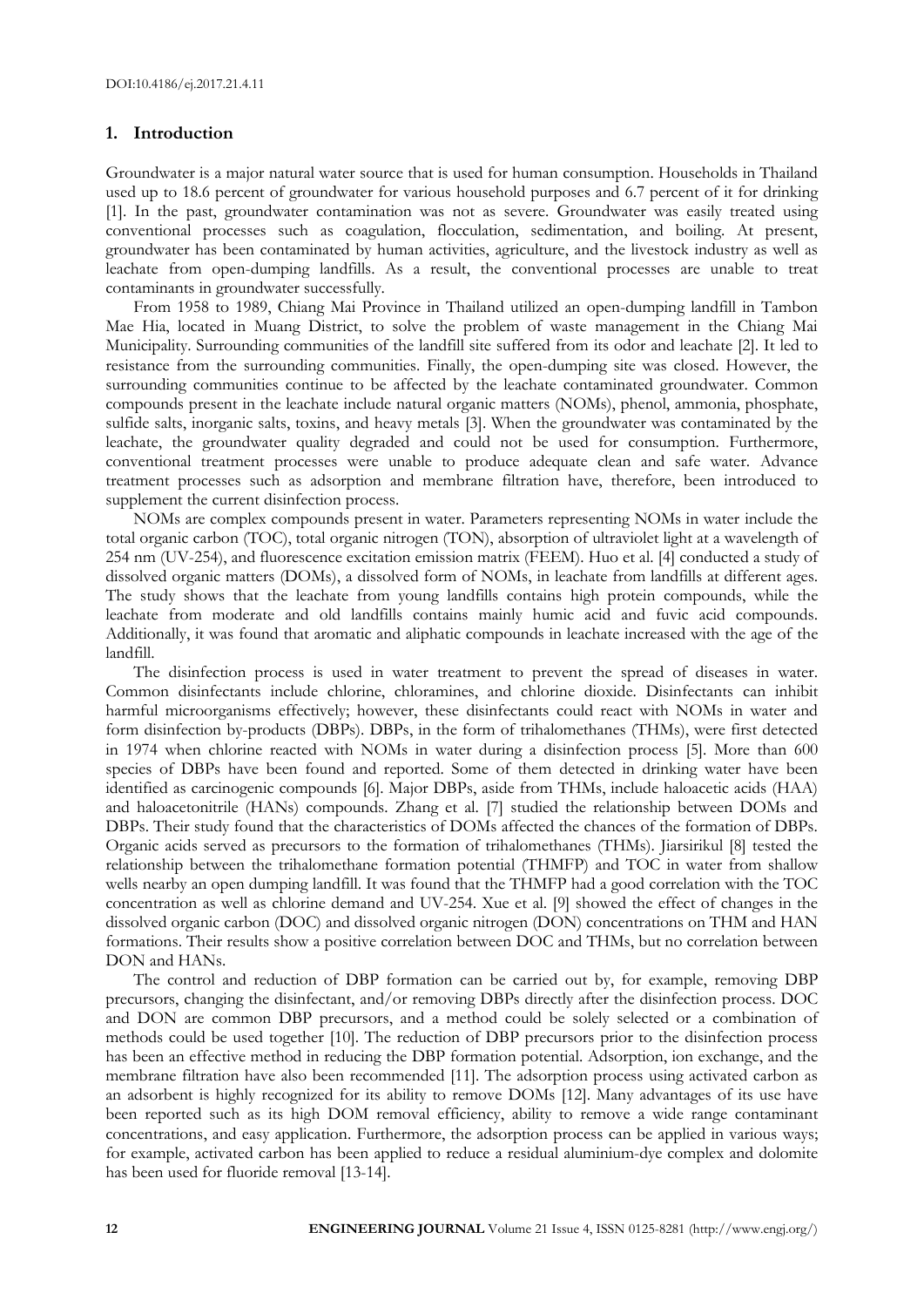This research studies the effectiveness of activated carbon on DBP precursor removal from leachate contaminated groundwater nearby the closed open-dumping landfill in Tambon Mae Hia, Muang District, Chiang Mai, Thailand.

# **2. Materials and Methods**

This research was conducted at the laboratory of the Department of Environmental Engineering, Faculty of Engineering, Chiang Mai University. Details of the research are listed as follows.

# **2.1. Water Sample**

Groundwater from a shallow-well around an inactivated open-dumping landfill in Tambon Mae Hia, Muang District, Chiang Mai, Thailand was collected in a clean plastic container. The water sample was analyzed for pH (HORIBA, pH METER F-21), temperature, alkalinity (titration method, Standard Method 2320B) [15], conductivity (SCHOTT, handy lab LF1), dissolved oxygen (WTW, Oxi 3205), and turbidity (WTW, Turb 430T). The DBP precursor, namely DOC, was measured by a TOC analyzer (O.I. analytical 1010). Total Kjeldahl Nitrogen (TKN) and ammonia nitrogen (NH3-N) were measured by 4500-NH<sup>3</sup> F, the phenate method [15]. DON was determined by subtracting NH3-N from TKN. For the DOC and DON measurements, the water sample was filtered through a 0.7 µm GF/F filter and 0.45 μm nylon membrane filter, respectively, prior to the measurements. In order to avoid the organic matter contaminant from the GF/F filters, the filters were combusted at 550 °C prior to use. The nylon membrane filters were rinsed with 100 ml of pure water following by 50 ml of water sample prior to use. The filtered leachate contaminated groundwater was further measured for UV-254 by using a UV/VIS spectrophotometer (Perkin-Elmer, Model Lambda 25) and FEEM by a spectrofluorometer (JASCO, FP-6200). The filtered leachate contaminated groundwater was kept at 4 °C until analysis and experimental use.

# **2.2. Activated Carbon**

Powder activated carbon (PAC) was used in this research. The surface morphology of the PAC was observed by scanning electron microscopy (SEM). The surface properties of the PAC were analyzed using the Brauner Emmet Teller (BET) method [16]. Before using the PAC in this research, the PAC was washed and soaked in pure water for one week to remove contaminants. Then, the PAC was dried at 105 °C for 48 hours in an oven. After that, it was put in a desiccator and ready for use.

# **2.3. Adsorption Kinetics and Isotherms**

The filtered leachate contaminated groundwater was used to study the adsorption kinetics and isotherms. The adsorption kinetics was analyzed by varying the adsorption time from 0 to 24 hours. The initial DOC concentration in the filtered leachate contaminated groundwater was around 6.0 mg/L with a PAC content of 1,000 mg/L, at an approximate pH of 7.0. Then, the filtered leachate contaminated groundwater mixed with the PAC was shaken at 200 rpm at room temperature. Afterwards, they were filtered through a nylon syringe filter with a pore size of  $0.45 \mu m$  to separate the solutions. The solutions were further analyzed for their remaining DOC concentrations using a TOC analyzer. The adsorption isotherms were studied by varying the PAC dosages: 100, 500, and 1,000 mg/L, respectively. The initial DOC concentration in the filtered leachate contaminated groundwater was around 6.0 mg/L, with an approximate pH of 7.0. The PAC and filtered leachate contaminated groundwater mixtures were shaken at 200 rpm at room temperature. In addition, the equilibrium time of adsorption was based on the kinetic study results. After the equilibrium time, the samples were filtered through a nylon syringe filter with a pore size of 0.45 mm to separate the solutions. The solutions were further analyzed for their remaining DOC concentrations.

# **2.4. DBP Precursor Removal by PAC**

The filtered leachate contaminated groundwater was used to study the removal of DBP precursors by PAC. The PAC dosage was set at 1,000 mg/L. As mentioned above, the equilibrium time of adsorption was based on the kinetic study results. The DOC and DON concentrations, as well as UV-254 and FEEM,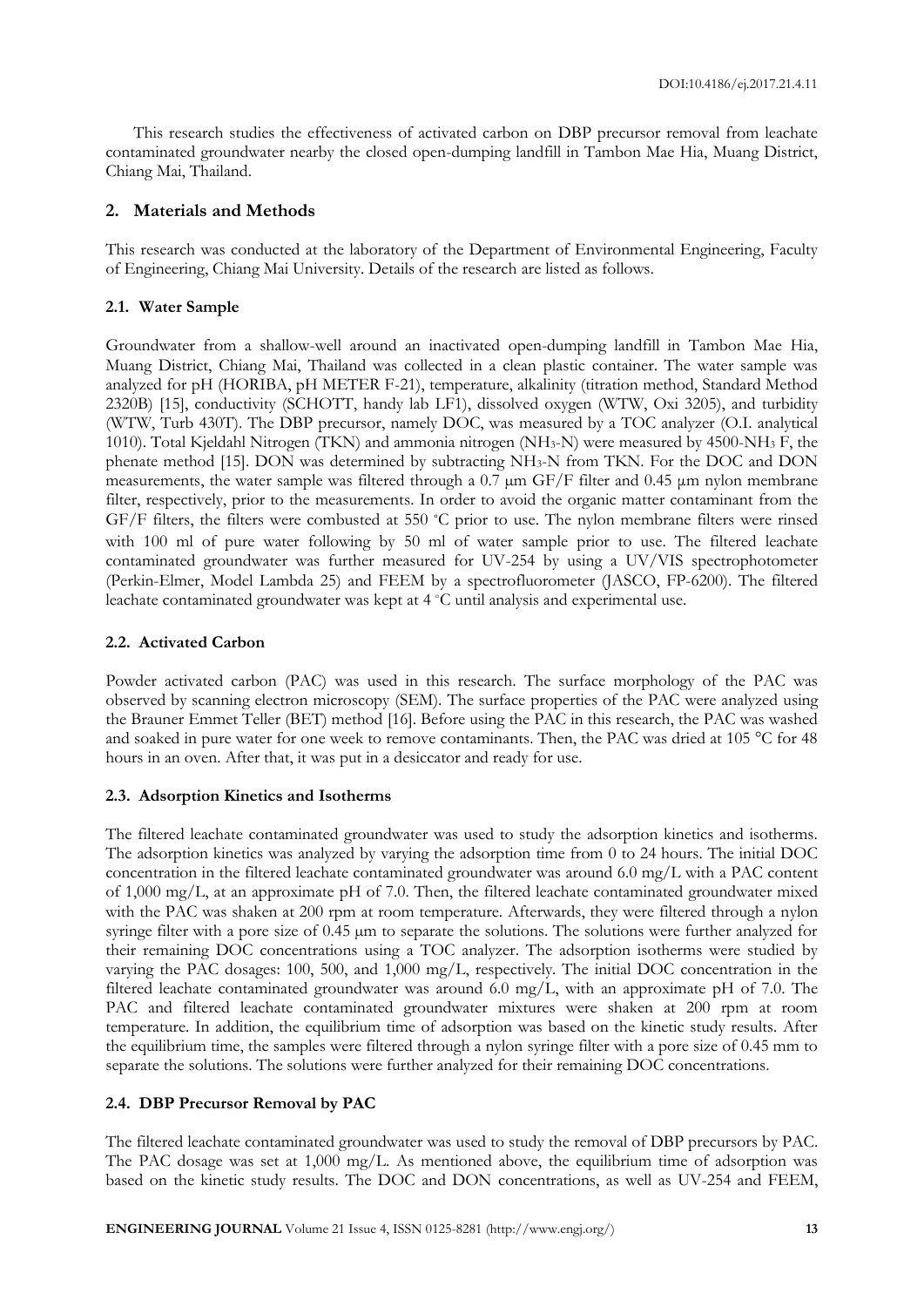were measured to determine the efficiency of PAC on DBP precursor removal before and after the PAC adsorption tests.

# **2.5. Formation Potential of DBPs**

The filtered leachate contaminated groundwater both before and after the PAC adsorption tests were examined for their THMFP and haloacetonitrile formation potential (HANFP) following Standard Method 5710 B., 4500-Cl B., 6232 B [15]. The THMs were analyzed for chloroform, bromodichloromethane, bromochloromethane and bromo-form, while HANs were analyzed for monochloro acetonitrile, dichloroacetonitrile, and trichloroacetonitrile. The THMFP and HANFP analyses consisted of three steps: (1) a free chlorine residual measurement, (2) liquid-liquid extraction, and (3) sample analysis. For the free chlorine residual measurement, the residual chlorine was measured until its concentration was within the range of 3-5 mg/L by a portable spectrophotometer (HACH, DR/890 colorimeter). Then, it could proceed to the next step. For the liquid-liquid extraction, pentene was used as the solvent. The extracted solution was further taken out and kept in a refrigerator under 4 °C. Finally, the extracted solution was collected and analyzed by gas chromatography, GC-ECD (Hewlett Packard, HP 6890 GC) with an RTX624 column.

# **2.6. DBP Precursor Fractionation**

DOMs in the filtered leachate contaminated groundwater both before and after the PAC adsorption tests were fractionated into two fractions (i.e., the hydrophobic (HPO) and hydrophilic (HPI) fractions) by using DAX-8 resin. The procedure followed a resin fractionation procedure proposed by Leenheer, Marhaba et al., Kanokkantapong et al., and Rakruam and Wattanachira [17-20]. It was acceptable that the difference between the masses of un-fractionated and fractionated organic matters be in the range of 10-15% (% diff.) using DAX-8 resin [21].

# **3. Principles of the Adsorption Mechanisms**

# **3.1. Adsorption Kinetics**

Kinetic model of a pseudo second order model was used to describe the data of DOM removal kinetics. This model has been the most widely used to describe time evolution of adsorption under non-equilibrium conditions. The kinetic model can be expressed by Eq. (1)-(3) [22].

$$
\frac{dq_t}{dt} = k_2 (q_e - q_t)^2 \tag{1}
$$

$$
\frac{1}{(q_e - q_t)} = \frac{1}{q_e} + k_2 t
$$
 (2)

$$
\frac{t}{q_t} = \frac{1}{k_2 q_e^2} + \frac{t}{q_e}
$$
 (3)

where  $k_2$  (g/mg.min) are the rate constants of pseudo second-order.  $q_t$  and  $q_e$  are the amount of DOC adsorbed (mg/g) at *t* time and equilibrium, respectively.

# **3.2. Adsorption Isotherms**

Adsorption isotherms were evaluated by comparing the obtained data with the Langmuir and Freundlich models. The Langmuir isotherm describes monolayer sorption onto a surface, with sorption occurring only onto sites. There are no interactions between the molecules. The model's equation is as follows [23]: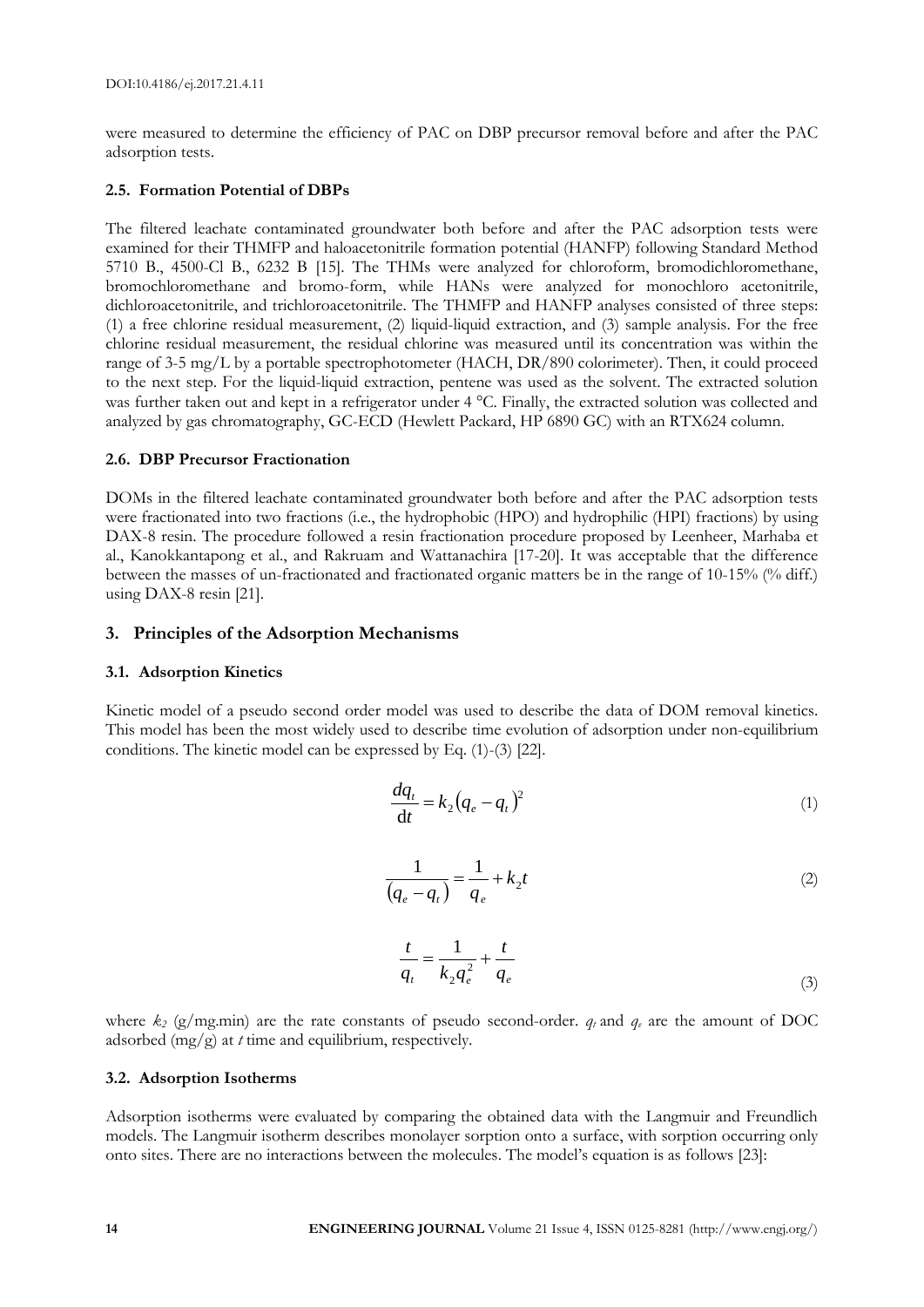$$
q_e = \frac{q_0 K_L C_e}{1 + K_L C_e} \tag{4}
$$

where  $q_0$  is the amount of DOC adsorbed per unit weight of PAC in forming a complete monolayer on the surface  $(mg/g)$ ,  $q_e$  is the total amount of DOC adsorbed per unit weight of PAC at equilibrium  $(mg/g)$ ,  $C_e$  is the concentration of the DOC in the solution at equilibrium (mg/L), and  $K_L$  is the constant of sorption  $(L/mg)$ .

The Freundlich isotherm can be applied with non-ideal sorption on heterogeneous surfaces and multilayer sorption. The model is expressed by the following equation [23]:

$$
q_e = K_F C_e^{\frac{1}{n}} \tag{5}
$$

where  $q_e$  is the total amount of DOC adsorbed per unit weight of PAC at equilibrium (mg/g),  $C_e$  is the concentration of the DOC in the solution at equilibrium  $(mg/L)$ ,  $K_F$  is the Freundlich constant which can express the capacity of the adsorption process  $(L/g)$ , and *n* is the Freundlich constant, which explains the intensity of adsorption (dimensionless).

#### **4. Results and Discussion**

### **4.1. Leachate Contaminated Groundwater**

The characteristics of the leachate contaminated groundwater are reported in Table 1. DOC, DON, UV-254, and specific UV absorbance (SUVA) values were 3.4-7.5 mg/L,  $0.17$ -0.60 mg/L,  $0.128$ -0.161 cm<sup>-1</sup>, and 1.71-4.20  $L/mg·m$ , respectively.

| Water parameter               | Range         |  |  |
|-------------------------------|---------------|--|--|
|                               | (min-max)     |  |  |
| pH                            | $6.52 - 6.94$ |  |  |
| Temperature $(^{\circ}C)$     | 24.6-27.0     |  |  |
| Alkalinity (mg/L as $CaCO3$ ) | 179-202       |  |  |
| Conductivity $(\mu S/cm)$     | 520-675       |  |  |
| $TKN$ (mg/L)                  | $0.36 - 1.09$ |  |  |
| $NH_3-N$ (mg/L)               | $0.04 - 0.49$ |  |  |
| $UV-254$ (cm-1)               | 0.128-0.161   |  |  |
| $DOC$ (mg/L)                  | $3.4 - 7.5$   |  |  |
| $DON$ (mg/L)                  | $0.17 - 0.60$ |  |  |
| SUVA (L/mg·m)                 | $1.71 - 4.20$ |  |  |

Table 1. Characteristics of the leachate contaminated groundwater.

A high value of conductivity in the groundwater might be due to the large amount of ions in the leachate. The DOC concentration was relatively higher than the common DOC concentration (<1.0 mg/L) found in groundwater [24]. This could be from leachate contamination. In addition, the results show a low value of UV-254. This implied that the leachate contaminated groundwater contained a small number of aromatic and double-bond organic compounds. The SUVA value was calculated by dividing the UV-254 value with the DOC concentration and multiplying it by 100. The SUVA resulting value was utilized to indicate which type of treatment process was appropriate for the DOMs in the water [25]. When the SUVA value is higher than 4, a high amount of hydrophobic organic matters are present, and the coagulation process would be the suggested approach. In this research, the SUVA value was in a rage of 1.71-4.20 L/mg·m. Hence, the adsorption process was preferred over coagulation.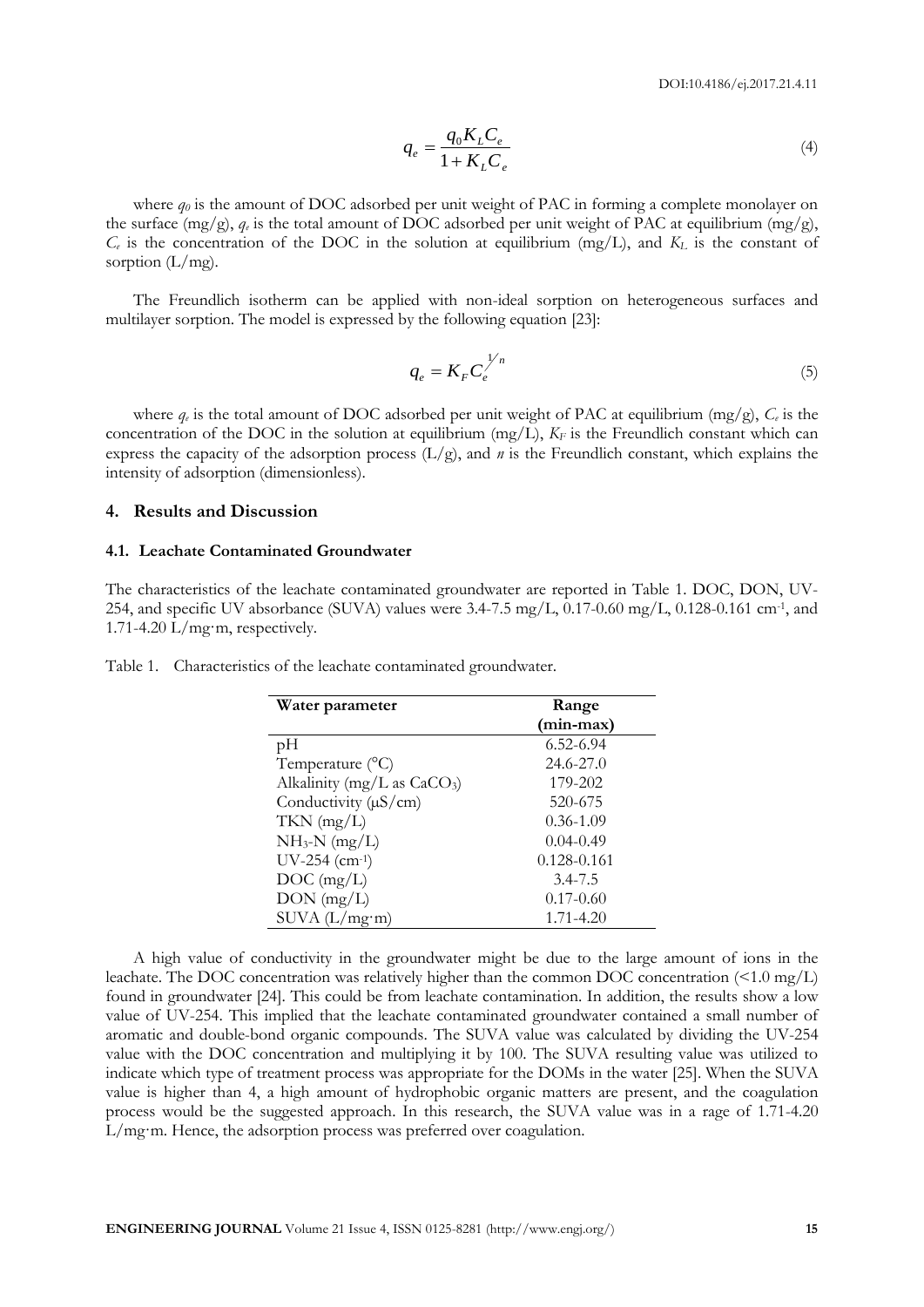# **4.2. Properties of PAC**

The surface morphology of the PAC is illustrated in Fig. 1. It shows the SEM images of the PAC at different magnifications: 50 (a), 500 (b), and 2500 (c). The PAC provided an unsmooth porous structure.



Fig. 1. SEM images of PAC.

The specific surface area, average pore diameter, and total pore volume of the adsorbent were determined using the BET technique. The specific surface area, total pore volume, and average pore size of the PAC were observed at 647 m<sup>2</sup>/g, 0.46 cc/g, and 28.5 Å, respectively. The specific surface area of PAC used in this study was in the range between 500 and 3000 m<sup>2</sup>/g, which was consistent with others [26-27], while PAC pore size of 28.5 Å was considered as mesopores. The high specific surface area of the PAC allowed it to have a high organic matter adsorption capacity. This was reported in a study by Leyva and coworkers, who found that adsorbents with higher specific surface areas and total pore volumes could reach higher adsorption efficiencies [28].

#### **4.3. Adsorption Kinetics and Isotherms**

Figure 2 illustrates the kinetic adsorption of DOC by the PAC. The PAC adsorbed DOC rapidly in the first 30 minutes. For instance, the DOC adsorbed on PAC was increased with increase contact time to around  $2.0 \text{ mg/g}$  and then the adsorption gradually slowed until it reached equilibrium after 3 hours.



Fig. 2. Kinetic adsorption of DOC adsorbed on PAC.

Kinetic adsorption processes could be divided into three main steps: (i) diffusion across the solute film surrounding the surface of adsorbent; (ii) intra-particle diffusion and (iii) physical adsorption or chemical adsorption at active site of adsorbent [29]. Our result reveals that the pseudo second order model suitably described the DOC adsorption by PAC using leachate contaminated groundwater with coefficients of determination and rate constant of 0.998 and 0.73  $g/mg$ ·min, respectively. It suggests that rate-limiting step of the DOC adsorption probably relates to the chemisorption, involving valence forces through then sharing or exchange of electrons.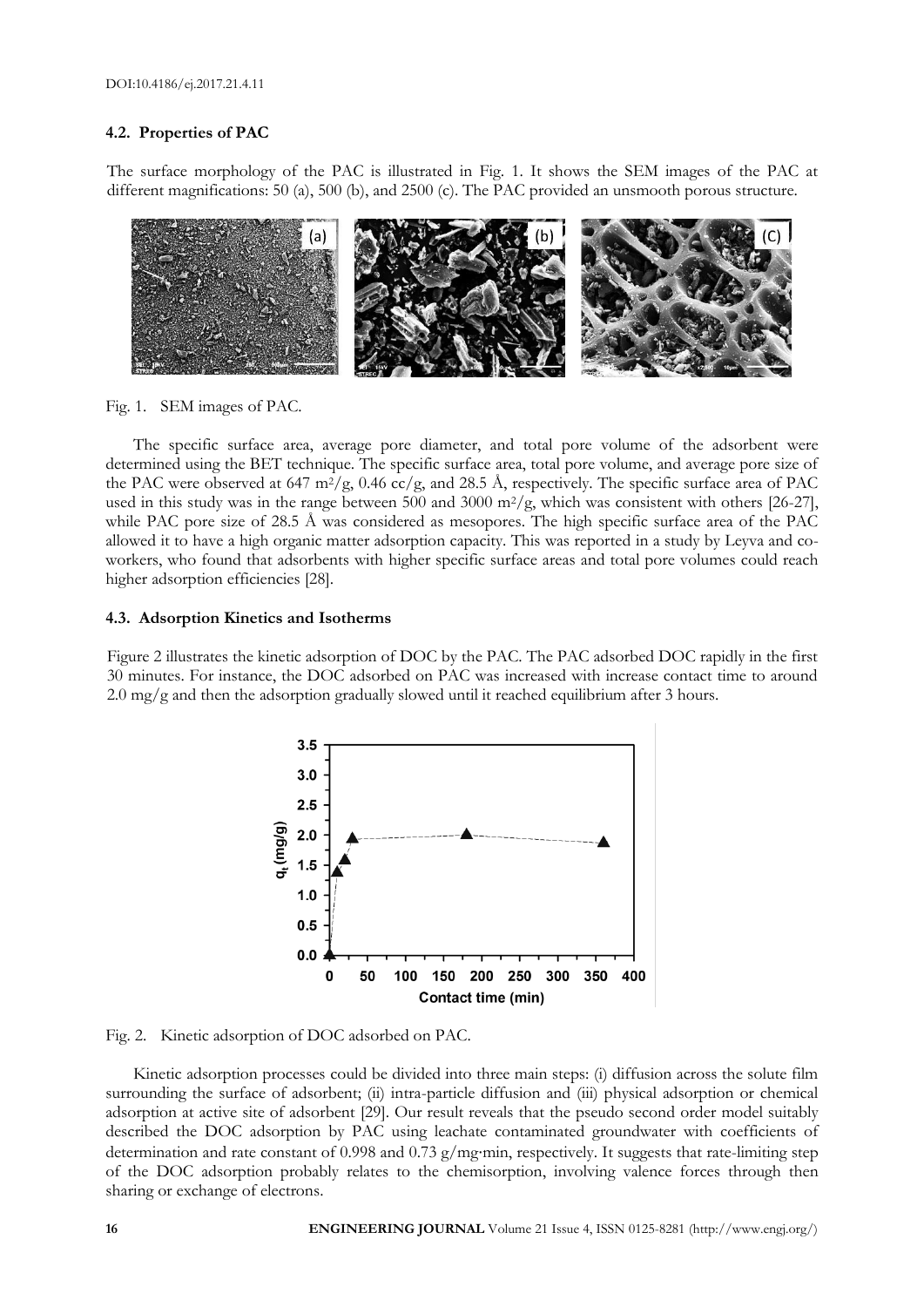

Fig. 3. A plot of the pseudo second-order kinetic model.

The adsorption isotherms of the Langmuir and Freundlich models were evaluated. It was found that the adsorption data of DOC on the PAC best fit with the Freundlich isotherm model with regard to  $\mathbb{R}^2$  ( $\mathbb{R}^2$  $= 0.97$ ) as shown in Fig. 4. The  $K_F$  and *n* constants were 2.51 mg/g and 0.336, respectively.

In this study, the DOC adsorption by PAC followed the Freundlich isotherm, which was assumed to have a heterogeneous surface consisting of active sites with different adsorption potentials. Furthermore, the experimental data indicated that DOC adsorption was not restricted to the formation of the monolayer. The result demonstrated that PAC had adsorption capacity to adsorb DOC with *K<sup>F</sup>* value of 2.51 mg/L. It was similar to *KF* value of antrazine adsorption by PAC (*K<sup>F</sup>* of 2.59 mg/L) [30]. DOC removal by PAC was possibly associated to the interaction between carboxylic function group of DOM and positive charged reactive site of PAC.



Fig. 4. A plot of the Freundlich model.

#### **4.4. Treatment of Leachate Contaminated Groundwater by PAC**

#### 4.4.1. DBP **precursor fractionations**

The DBP precursors were reported in terms of their DOC and DON. The DOC, DON, and UV-254 values of the leachate contaminated groundwater before PAC adsorption were 7.5 mg/L, 0.60 mg/L, and 0.128 cm<sup>-1</sup>, respectively. After PAC adsorption, those values were observed at 3.4 mg/L, 0.26 mg/L, and 0.009 cm-1 , respectively. The DOC and DON reductions were calculated to be 55% and 57%, respectively. This implied that the PAC could moderately remove the DBP precursors DOC and DON.

**ENGINEERING JOURNAL** Volume 21 Issue 4, ISSN 0125-8281 (http://www.engj.org/) **17**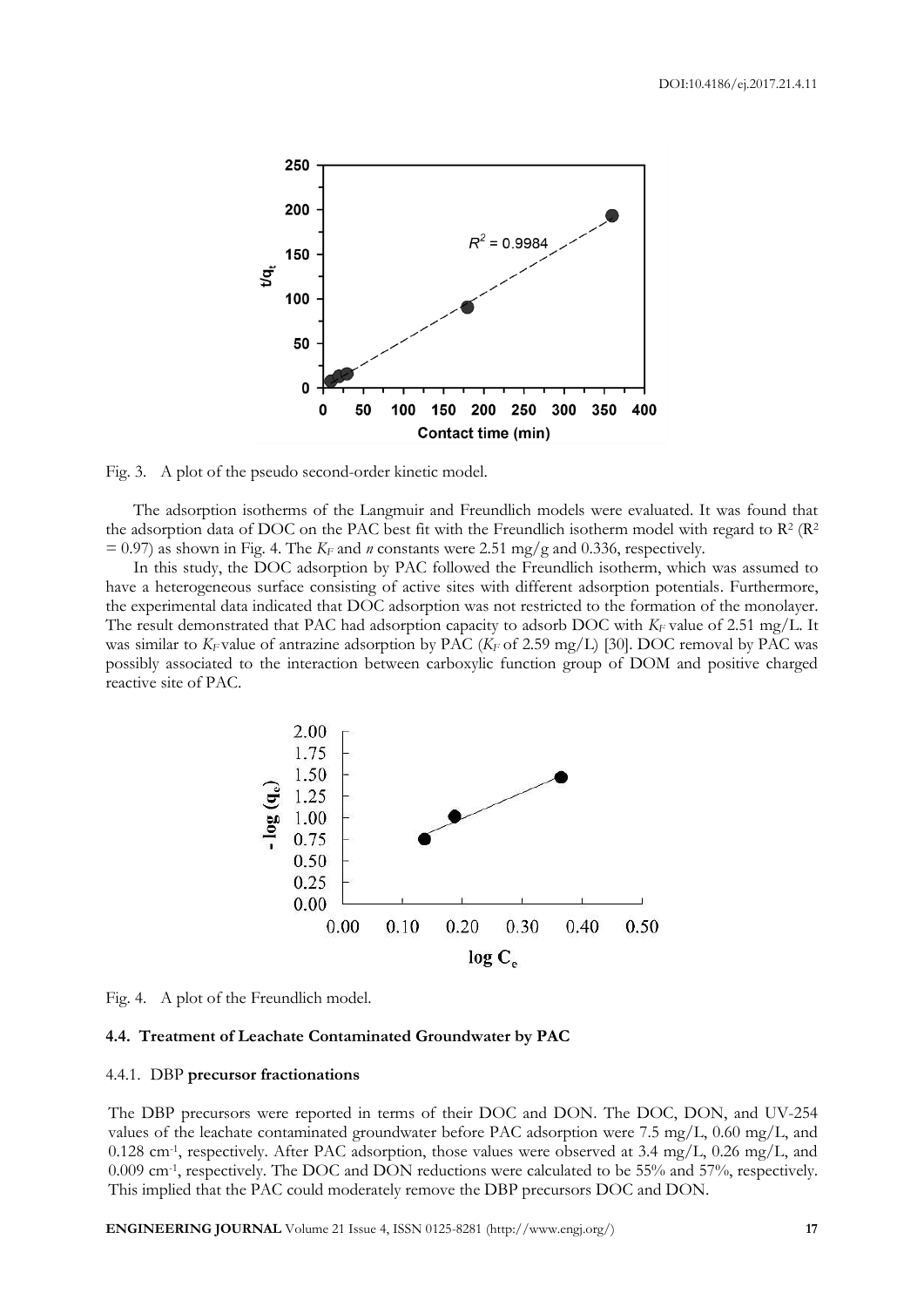With regard to the fractionation of DOC, the leachate contaminated groundwater before and after PAC adsorption was fractionated into the HPO and HPI fractions as shown in Fig. 5. Before PAC adsorption, the DOC concentrations of the HPO and HPI fractions were 2.3 and 4.1 mg/L, respectively. Hence, the HPO and HPI fractions were observed at 36% and 64%, respectively. After PAC adsorption, the DOC concentrations of the HPO and HPI fractions were 0.3 and 2.8 mg/L, respectively. Thus, the HPO and HPI fractions were observed at 11% and 89%, respectively. These results elucidated PAC's ability to adsorb the HPO fraction efficiently [31]. It furthermore provided a significant reduction in the UV-254 value. In addition, the concentration of DON was quite low, when DON was separated into DON fraction as HPI and HPO. The DON concentration of HPI and HPO fractions were non-detectable. Therefore, a fractionation based on DON was not achieved.



Fig. 5. DOC distribution of HPO and HPI fractions of (a) the lechate contaminated groundwater and (b) after PAC adsorption.

#### 4.4.2. FEEM results

FEEM of water samples were analyzed by spectrofluorometer. The spectra of FEEM in which fluorescence intensity (arbitrary units) was represented as function of excitation wavelength of 220–600 nm and emission wavelength of 200–600 nm. The FEEM spectra of all water samples were subtracted with the FEEM spectra of pure water. Three-dimensional contour plots were produced by plotting fluorescence intensity as a function of emission (x-axis) and excitation (y-axis) wavelength using statistical analysis software [20]. Three fluorophores, labeled A, B, and C, were observed in the leachate contaminated groundwater before (a) and after (b) PAC adsorption, as presented in Fig. 6.



Fig. 6. FEEM results of the leachate contaminated groundwater before (a) and after (b) PAC adsorption.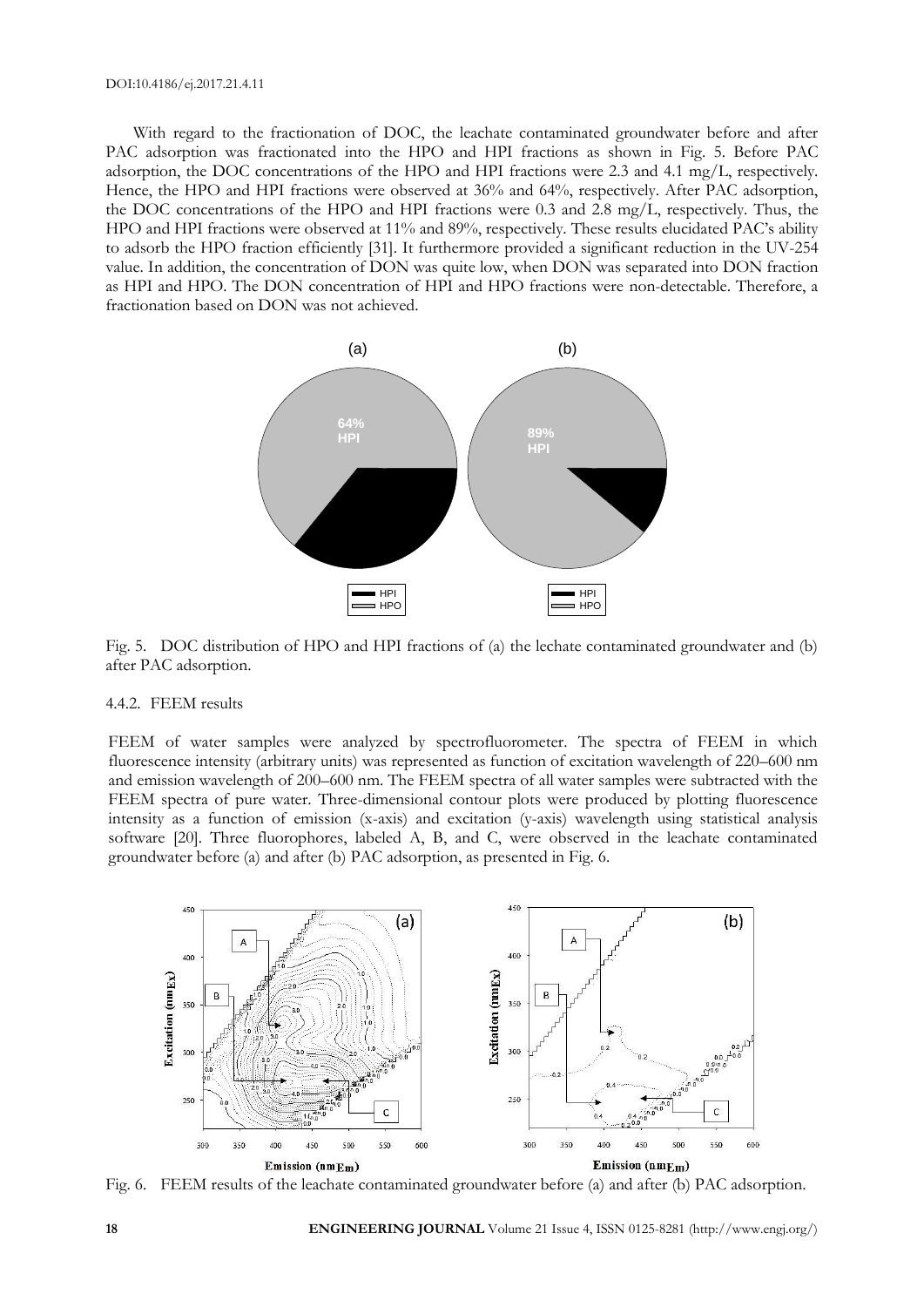Peak A occurs at an excitation wave length of 325 nm and an emission wavelength of 410 nm (Ex: 325 nm/Em: 410 nm). Peak A was assigned to fulvic-like substances [32]. Peak B occurs at an excitation wave length of 270 nm and an emission wavelength of 420 nm (Ex: 270 nm/Em: 420 nm), while Peak B occurs at an excitation wave length of 270 nm and an emission wavelength of 440-470 nm (Ex: 270 nm/Em: 440- 470 nm). Peaks B and C were assigned to the so called humic acid-like fluorescence [33]. After PAC adsorption, all the intensities of Peaks A-C diminished significantly (Fig. 6(b)) indicating the effectiveness of PAC adsorption as a treatment for the leachate contaminated groundwater. Humic and fulvic-like substance which obtained from FEEM results is more hydrophobic character than non-humic substance. After PAC adsorption, the peaks of fulvic and humic-like substance were disappeared. It can be indicated that the PAC adsorption could reduce HPO character from leachate contaminated groundwater. The results were in a close agreement with the previous section which found that PAC adsorption was efficiently to remove HPO fraction.

#### 4.4.3. THMFP results

Figure 7 shows the THM species present in the leachate contaminated groundwater before PAC adsorption. The THMFP of the leachate contaminated groundwater before PAC adsorption was 1,384 μg/L. This indicated that the organic matter in this water could actively form THMs when in contact with chlorine. The untreated leachate contaminated groundwater consisted of four forms of THMFP species: chloroform at 893 μg/L, bromodichloromethane at 403 μg/L, dibromochloromethane at 40 μg/L, and bromoformat 48 μg/L. When this untreated groundwater was fractionated into the HPI and HPO fractions, the HPI fraction of the untreated groundwater showed chloroform at 415 μg/L, bromodichloromethane at 350 μg/L, dibromochloromethane at 56 μg/L, and bromoform at 57 μg/L, representing a THMFP of 878 μg/L. The HPO fraction of the untreated groundwater showed chloroform at 929 μg/L, bromodichloromethane at 8 μg/L, and bromoform at 39 μg/L, representing a THMFP of 976 μg/L. It was found that the THMFP of the HPO fraction was higher than that of the HPI fraction even though its DOC concentration was lower. These results are consistent with the results of Rakruam and Wattanachira [18], who found a higher THMFP in the HPO fraction. This indicates that the HPO fraction was highly reactive with chlorine in the forming of THMs. However, a HANFP could not be detected due to its very low concentration. Among the THM species, chloroform exhibited the highest concentration. This result corresponded well with reports by Rakruam [34] and Krutklom [35] of THMFP formation in unpleasant water.



Fig. 7. THM species in the leachate contaminated groundwater before PAC adsorption.

The THM species in the leachate contaminated groundwater after PAC adsorption are also illustrated in Fig. 8. Chloroform showed the highest reduction of 91% after PAC adsorption, followed by bromodichloromethane at 54% reduction, respectively, whereas the amounts of dibromochloromethane and bromoform did not change. After PAC adsorption, the THMFP of the treated leachate contaminated groundwater was reduced, as shown in Table 2. After the leachate contaminated groundwater was treated

**ENGINEERING JOURNAL** Volume 21 Issue 4, ISSN 0125-8281 (http://www.engj.org/) **19**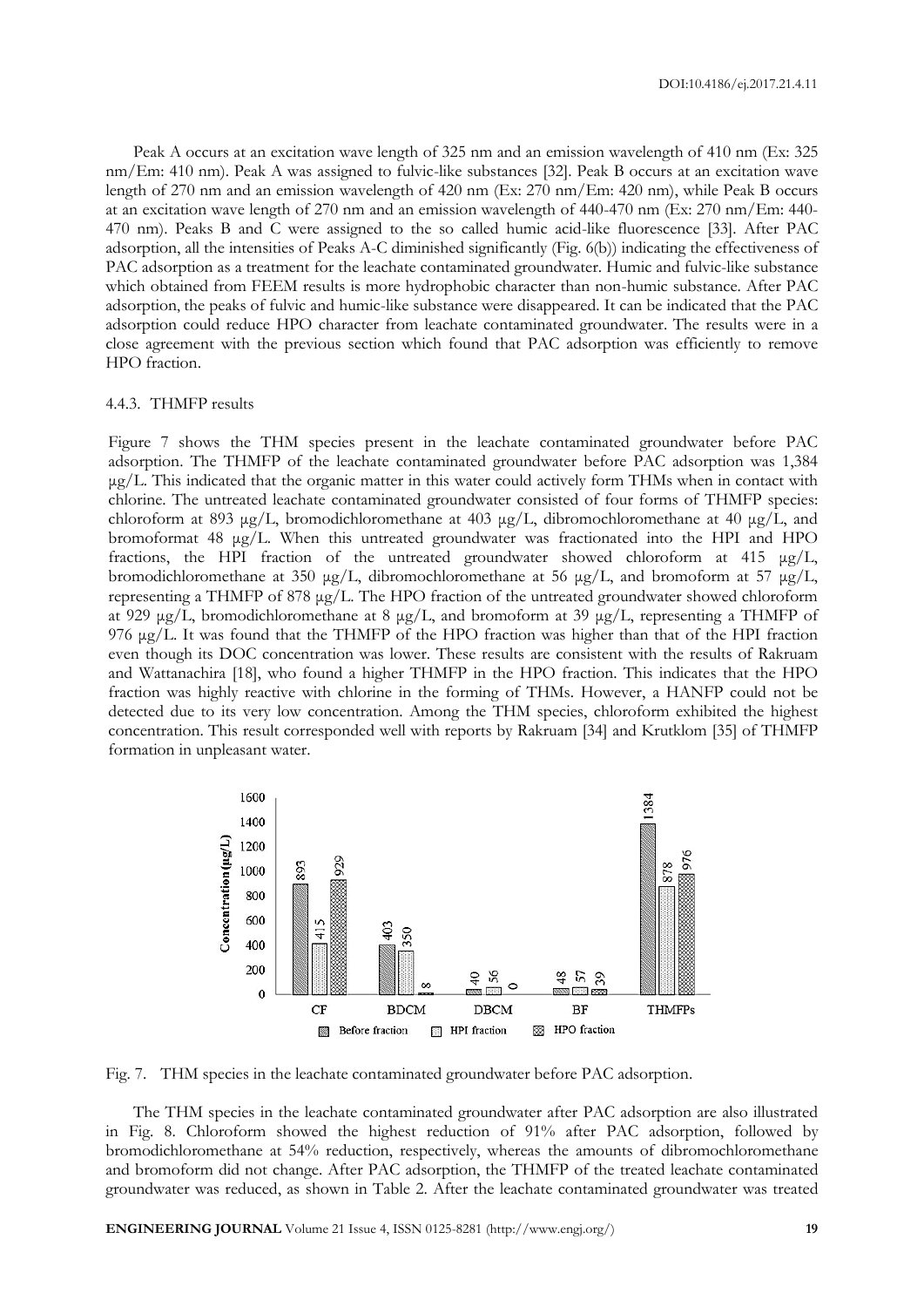by PAC adsorption, the THMFP value clearly decreased. The THMFP values of the un-fractionated sample, HPI fraction, and HPO fraction in the untreated water were 1,384, 878, and 976  $\mu$ g/L, respectively. The THMFP values of the un-fractionated sample, HPI fraction, and HPO fraction in the treated water were 367, 418, and 132 µg/L, respectively. Those results provided reductions of 73%, 52%, and 86%, respectively. It has been explained that a removal of DBP precursors (e.g., DOC) could lead to a lower THMFP [36]. Furthermore, the HPO fraction showed a higher reduction percentage of the THMFP compared to the HPI fraction. As mentioned earlier, HPO fraction was found to react better to chlorine to form THMs with respect to HPI fraction. Hence, the high reduction of HPO fraction resulted in high reduction of THMs.

| Leachate                    | THMFP $(\mu g/L)$   |            |            | DOC(mg/L)             |            |            | $DON$ (mg/L)                    |
|-----------------------------|---------------------|------------|------------|-----------------------|------------|------------|---------------------------------|
| contaminated<br>groundwater | Un-<br>fractionated | <b>HPI</b> | <b>HPO</b> | $Un-$<br>fractionated | <b>HPI</b> | <b>HPO</b> | $\mathbf{U}$ n-<br>fractionated |
| Untreated<br>water          | 1.384               | 878        | 976        | 7.5                   | 4.1        | 23         | 0.60                            |
| Treated water               | 367                 | 418        | 132        | 3.4                   | 2.8        | 0.3        | 0.26                            |
| $\%$ Reduction              | 73%                 | 52%        | 86%        | $55\%$                | $31\%$     | $87\%$     | 57%                             |

Table 2. Reduction of the THMFP by PAC adsorption.

The higher ability of DOM in term of HPO fraction to form THMs than HPI fraction was confirmed by specific THMFP study. The specific THMFP is the ratio between the THMFP of each fraction and its DOC concentration which used to determine the reactivity of DOM to form THMs as shown in Table 3. The specific THMFP values of the un-fractionated sample, HPI fraction, and HPO fraction in the untreated water were 184.5, 214.1, and 424.3 µg/L, respectively. The specific THMFP values of the unfractionated sample, HPI fraction, and HPO fraction in the treated water were 107.9, 149.3, and 440.0 µg/L, respectively. Those results provided reductions of 42%, 30%, and -4%, respectively. HPO was found to have a high specific THMFP value in the untreated groundwater. This confirmed that the HPO fraction was highly reactive with chlorine in forming THMs. These results correlate with the results of Rakruam and Wattanachira [20], which show that HPO gave a higher specific THMFP. Surprisingly, the specific THMFP value in the HPO fraction of the treated groundwater increased from 424.3 µg/mg to 440.0 µg/mg. One reason for this is that chlorine could directly and easily react with the HPO fraction in the groundwater after some competitive organic matters were adsorbed by the PAC.

Table 3. Specific THMFP.

|                                   | Specific THMFP $(\mu g/mg)$ |            |            |  |  |
|-----------------------------------|-----------------------------|------------|------------|--|--|
| Leachate contaminated groundwater | Un-fractionated             | <b>HPI</b> | <b>HPO</b> |  |  |
| Untreated water                   | 184.5                       | 2.14.1     | 424.3      |  |  |
| Treated water                     | 107.9                       | 149.3      | 440.0      |  |  |
| $%$ Reduction                     | $42\%$                      | 30%        | $-4\%$     |  |  |

The drinking water standard of THMs in Thailand was set according to the WHO guideline value. It states that chloroform must be lower than 300  $\mu$ g/L, bromodichloromethane lower than 60  $\mu$ g/L, dibromochloromethane lower than 100  $\mu$ g/L, and bromoform lower than 100  $\mu$ g/L, and the sum of the ratios of THMs to their guideline values (*G.V.*) must be lower than 1 [37]. The sum of the ratios was calculated as follows:

$$
\frac{C_{Chloroform}}{GV_{Chloroform}} + \frac{C_{DBCM}}{GV_{DBCM}} + \frac{C_{BDCM}}{GV_{BDCM}} + \frac{C_{Bromform}}{GV_{Bromoform}} \le 1
$$
\n(6)

where *C* represents the concentration of the THM specie.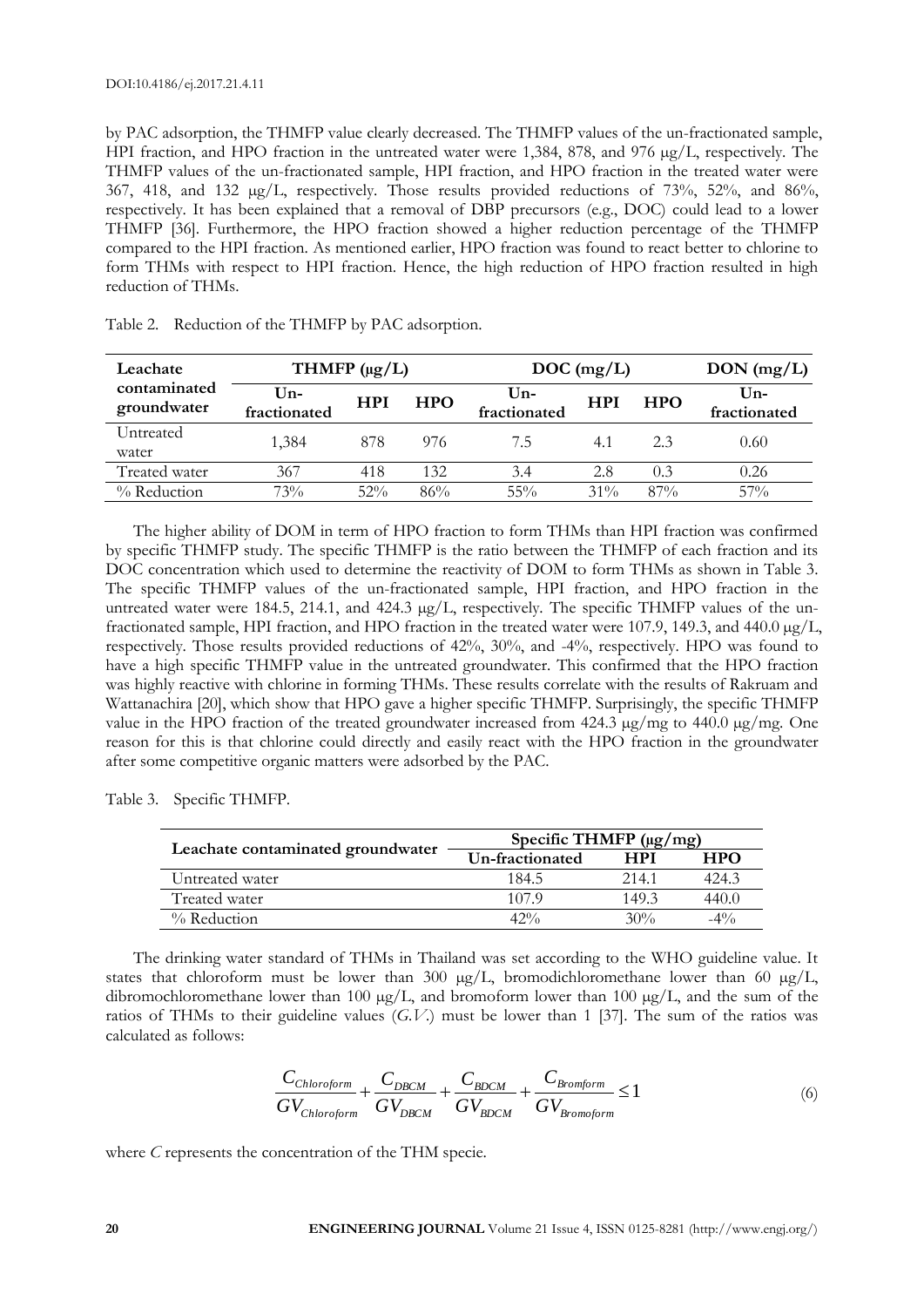The chloroform and bromodichloromethane concentrations in the untreated groundwater were higher than the standard. In addition, the sum of the ratio of the THMs of this water was 12.2, which was higher than the standard value. Therefore, organic matters needed to be removed prior to the chlorine disinfection process. After PAC adsorption, chloroform was reduced until its concentration met the standard; the same was true for dibromochloromethane and bromoform. Unfortunately, the bromodichloromethane concentration was still higher than the standard. Moreover, the sum of the ratio of the THMs of this water was 4.4. Therefore, an additional treatment process must be added to meet the THM standard.

Based on these results, it should be mentioned that the water treatment process used should be satisfactory to reduce the HPO fraction prior to the chlorine disinfection process, as the HPO fraction in this study was present at a low concentration in terms of its DOC in the leachate contaminated groundwater. This is because of its high potential for forming THMs. From the results, it was concluded that the formation of THMs did not only depend on the concentration of a precursor (i.e., DOC or DON) but also the DOM fractions.



Fig. 8. THM species before and after PAC adsorption.

#### **5. Conclusion**

In this investigation, PAC adsorption was able to moderately improve the leachate contaminated groundwater. DOC, DON, and THMFP could be reduced by 55%, 57%, and 73%, respectively. The HPO fraction showed a higher THMFP compared to the hydrophilic fraction (HPI), and HPO fraction was identified as high reactivity toward THMFP. Although the HPO fraction could be successfully reduced by 87% after PAC adsorption, its specific THMFP remained high. The formation of THMs did not only depend on the concentration of a precursor but also the DOM fractions that were fractionated. Although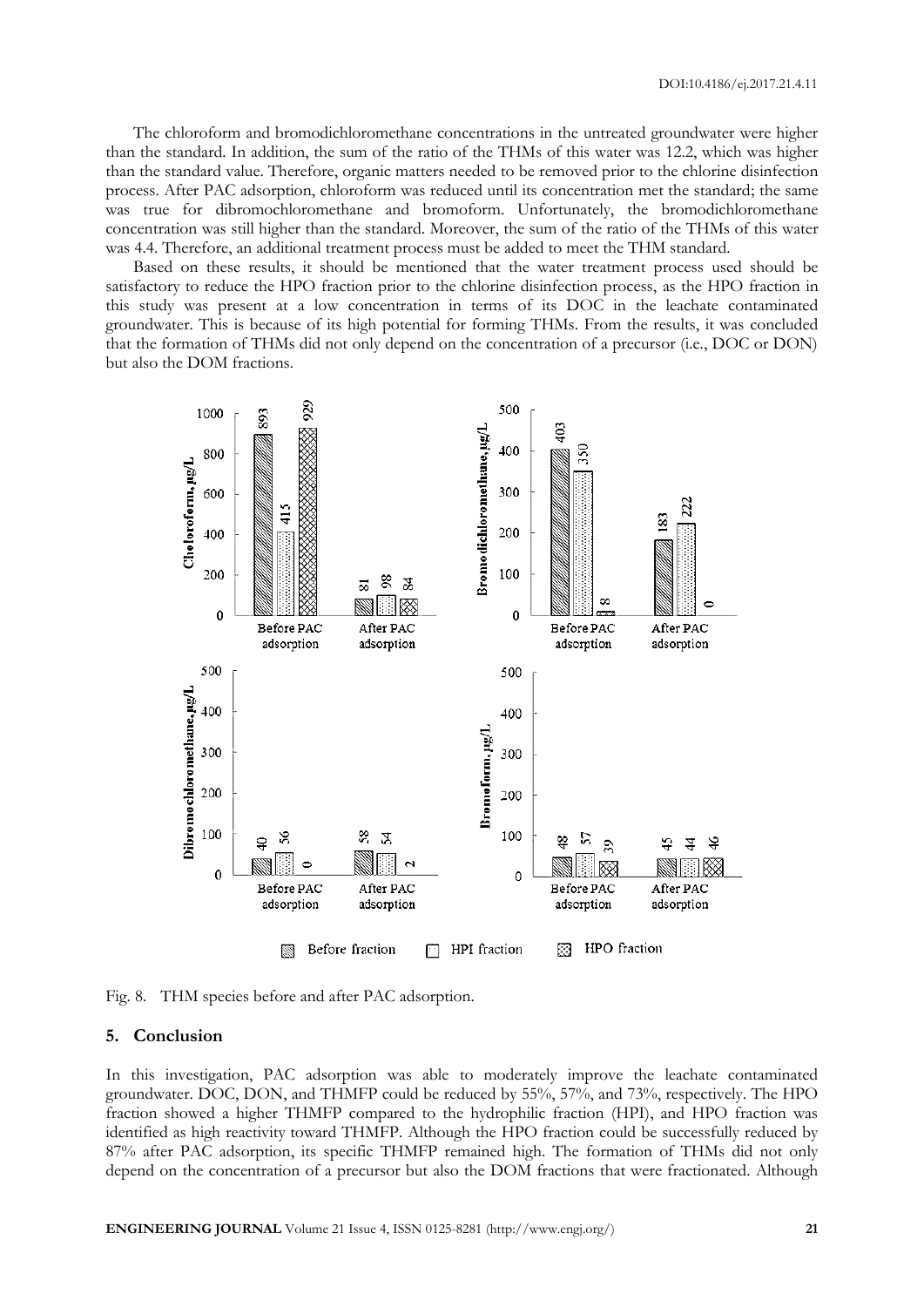the HPO fraction was treated efficiently, the specific THMFP of the HPO fraction remained high, requiring the use of an additional water treatment prior to the chlorine disinfection process.

# **Acknowledgement**

The research fund from Research Administration Center, Office of the University, Chiang Mai University (Research ID: R000011326), Thailand, is greatly appreciated.

# **References**

- [1] National Statistical Office. (2014). Available: http://service.nso.go.th/nso/nsopublish/citizen/news/ news\_57.jsp
- [2] O. Wipha, "Risk assessment of water and soil contamination by Mae-Hia solid waste disposal site in Chiang Mai Province," Environmental Science, Graduate School, Chiang Mai University, Chiang Mai, 1999.
- [3] H. A. Aziz, Z. Daud, M. N. Adlan, and Y.-T. Hung, "The use of polyaluminium chloride for removing colour, COD and ammonia from semi-aerobic leachate," *IJEE*, vol. 1, pp. 20-35, 2009.
- [4] S. Huo, B. Xi, H. Yu, L. He, S. Fan, and H. Liu, "Characteristics of dissolved organic matter (DOM) in leachate with different landfill ages," *J. Environ. Sci.*, vol. 20, no. 4, pp. 492-498, 2008.
- [5] J. J. Rook, "Formation of haloforms during chlorination of natural waters," *Journal of Water Treatment Examination*, vol. 23, no. 2, pp. 234-243, 1974.
- [6] S. D. Richardson, M. J. Plewa, E. D. Wagner, R. Schoeny, and D. M. DeMarini, "Occurrence, genotoxicity, and carcinogenicity of regulated and emerging disinfection by-products in drinking water: A review and roadmap for research," *Mutat. Res. Rev. Mutat. Res.*, vol. 636, no. 1-3, pp. 178-242, 2007.
- [7] H. Zhang, J. Qu, H. Liu, and X. Zhao, "Characterization of isolated fractions of dissolved organic matter from sewage treatment plant and the related disinfection by-products formation potential," *J. Hazard. Mater.*, vol. 164, pp. 1433-1438, 2009.
- [8] V. Jiarsirikul, "Relationships between trihalomethane formation potential and natural organic matter surrogates in raw water and coagulated water of shallow wells near a closed unsanitary solid waste dumping site," Master's thesis, Graduate School, International Postgraduate Program in Environmental Management, Center of Excellence on Hazardous Substance Management, Chulalongkorn University, Bangkok, 2003.
- [9] C. Xue, Q. Wang, W. Chu, and M. R. Templeton, "The impact of changes in source water quality on trihalomethane and haloacetonitrile formation in chlorinated drinking water," *Chemosphere*, vol. 117, pp. 251-255, 2014.
- [10] T. Karanfil, S. W. Krasner, P. Westerhoff, and Y. Xie, "Recent advances in disinfection by-product formation, occurrence, control, health effects, and regulations, disinfection by-products in drinking water," ACS Symposium Series, vol. 995, pp. 2-19, 2008.
- [11] I. Kristiana, C. Joll, and A. Heitz, "Powdered activated carbon coupled with enhanced coagulation for natural organic matter removal and disinfection by-product control: Application in a Western Australian water treatment plant," *Chemosphere*, vol. 83, pp. 661-667, 2011.
- [12] T. Bond, E. H. Goslan, S. A. Parsons, and B. Jefferson, "Treatment of disinfection by-product precursors," *Environ. Technol.*, vol. 32, pp. 1-25, 2011.
- [13] M. Tangsathitkulchai, C. Tangsathitkulchai, K. Wongsooksin, and S. Chuyingsakuntip, "Removal of residual aluminium-dye complex and aluminium ion from spent natural-dye solution using activated carbons," *Engineering Journal*, vol. 16, no. 5, pp. 29-43, 2012.
- [14] A. Wongrueng, B. Sookwong, P. Rakruam, and S. Wattanachira, "Kinetic adsorption of fluoride from an aqueous solution onto a dolomite sorbent," *Engineering Journal*, vol. 20, no. 3, pp. 1-9, 2016.
- [15] APHA, AWWA, and WPCF, *Standard Methods for the Examination of Water and Wastewater*, 22nd ed. Washington, DC, USA, 2012.
- [16] S. Brunauer, P. H. Emmett, and E. Teller, "Adsorption of gases in multimolecular layers," *J. Amer. Chem. Soc.*,vol. 60, no. 2, pp. 309-319, 1938.
- [17] J. A. Leenheer, "Comprehensive approach to preparative isolation and fractionation of dissolved organic carbon from natural waters and wastewaters," *Environ. Sci. Tech.*, vol. 15, no. 5, pp. 578–587, 1981.